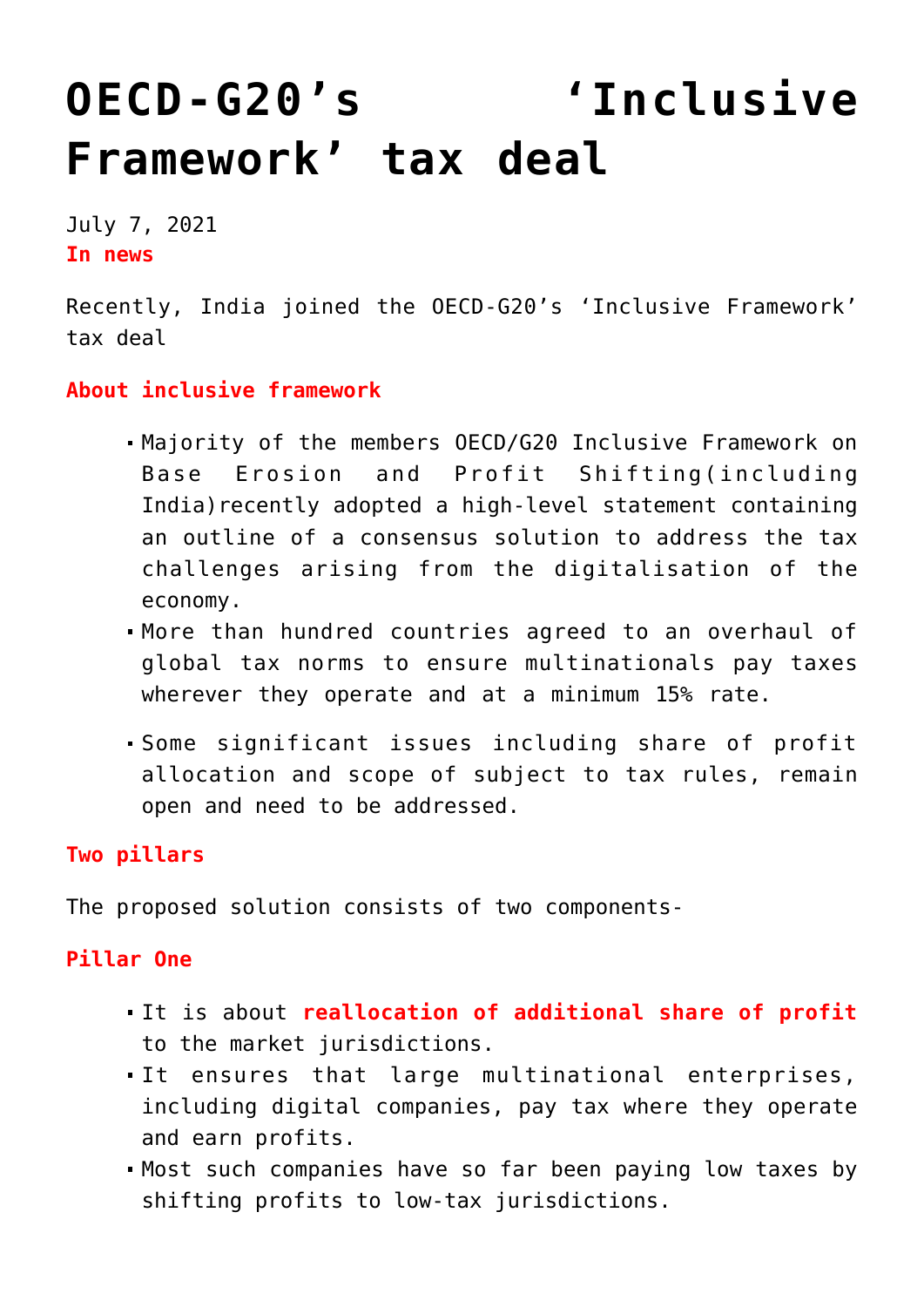Under this pillar, taxing rights on more than \$100 billion of profit are expected to be reallocated to market jurisdictions each year.

## **Pillar Two**

- It consists of **minimum tax** and is subject to tax rules.
- It seeks to put a floor under competition among countries through a global minimum corporate tax rate, currently proposed at 15%.
- This is expected to generate an additional \$150 billion in tax revenues.
- If implemented, countries such as the Netherlands and Luxembourg that offer lower tax rates, and so-called tax havens such as Bahamas or British Virgin Islands, could lose their sheen.

# **India's stand**

- The principles underlying the solution vindicates India's stand for
	- a greater share of profits for the markets,
	- consideration of demand side factors in profit allocation,
	- the need to seriously address the issue of cross border profit shifting and
	- the need to be subject to tax rules to stop treaty shopping.
- India is in favour of a consensus solution which is simple to implement and simple to comply with.
- The Ministry of Finance said that India will continue to be constructively engaged for reaching a consensus based ready to implement solutions with Pillar one and Pillar two as a package by October and contribute positively for the advancement of the international tax agenda.
- The ministry also said that the solution should result in allocation of meaningful and sustainable revenue to market jurisdictions, particularly for developing and